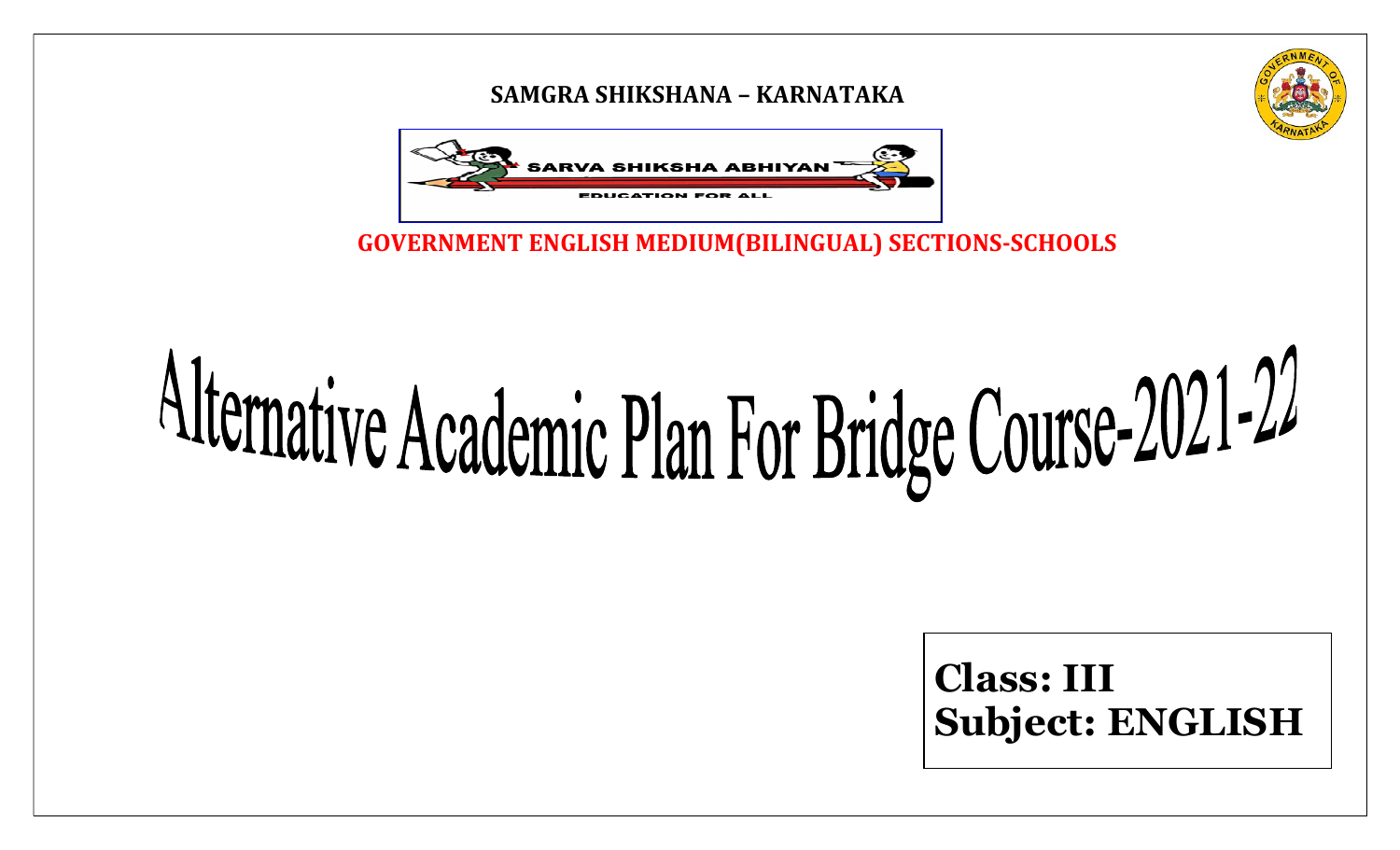## AlternativeAcademicPlanfortheYear2021-22 Standard:3

# Subject:ENGLISH

| SI.<br>No. | <b>Month</b><br>& Days<br>From-<br>t0 | <b>Unit</b>             | <b>Learning</b><br><b>Outcomes</b><br>of the Unit                           | <b>Alternative Teaching Learning</b><br><b>Strategies</b>                                                                                                                                                                                                                                                                                                                                                                                                                                                                                                                                                                                                                                                | <b>Resources available / to</b><br>be prepared by the<br>Dept.                                                        | Preparations to be made by the<br>teachers at school level                                                                                                                                                                                                                                                                                                                                                           | <b>Assessment</b><br><b>Strategies</b><br>and Records<br>FA/SA |
|------------|---------------------------------------|-------------------------|-----------------------------------------------------------------------------|----------------------------------------------------------------------------------------------------------------------------------------------------------------------------------------------------------------------------------------------------------------------------------------------------------------------------------------------------------------------------------------------------------------------------------------------------------------------------------------------------------------------------------------------------------------------------------------------------------------------------------------------------------------------------------------------------------|-----------------------------------------------------------------------------------------------------------------------|----------------------------------------------------------------------------------------------------------------------------------------------------------------------------------------------------------------------------------------------------------------------------------------------------------------------------------------------------------------------------------------------------------------------|----------------------------------------------------------------|
|            | July                                  |                         | AddressingC<br>lass1&2Los                                                   | <b>Bridge course-Bridging Previous Learning outcomes to present Learning outcomes</b>                                                                                                                                                                                                                                                                                                                                                                                                                                                                                                                                                                                                                    |                                                                                                                       |                                                                                                                                                                                                                                                                                                                                                                                                                      |                                                                |
| 01         | $Day-1$                               | <b>Bridge</b><br>Course | <b>Responds to</b><br>the<br>instructions<br>verbally<br>and<br>nonverbally | <b>Activity1: Listen and Respond</b><br>Facilitator<br>provided<br>aloud<br>the<br>says<br>instruction(For example, "nod your head"and<br>"say hello", "stand up" and "jump and down",<br>"clap your hands" and "walk to the door" etc.)<br>and makes learners to understand by enacting<br>it. Then he/she makes the learners, listen the<br>instruction attentively and respond according to<br>it.<br>For Category 1: For those who have smart<br>phones:<br>Teacher sends the given video link to the<br>learners through WhatsApp group and asks the<br>learners to watch the video and follow the<br>instructions given by the facilitator.<br>ForCategory2:Forthosewhodon't have smart<br>phones: | https://youtu.be/EWW7<br><b>HtLiESO</b><br>Refer to the video link<br><b>Facilitator Resource</b><br><b>Materials</b> | Teacher prepares a list of<br>learners who have the smart<br>phone and identifies the<br>facilitator for each learner.<br>She/he<br>the<br>instructs<br>facilitators<br>the<br>to make<br>learners to watch the demo<br>video twice or thrice as per the<br>learner's requirement.<br>Teacher<br>also<br>asks<br>the<br>facilitator<br>to<br>give<br>the<br>make<br>the<br>commands<br>and<br>learners to follow it. |                                                                |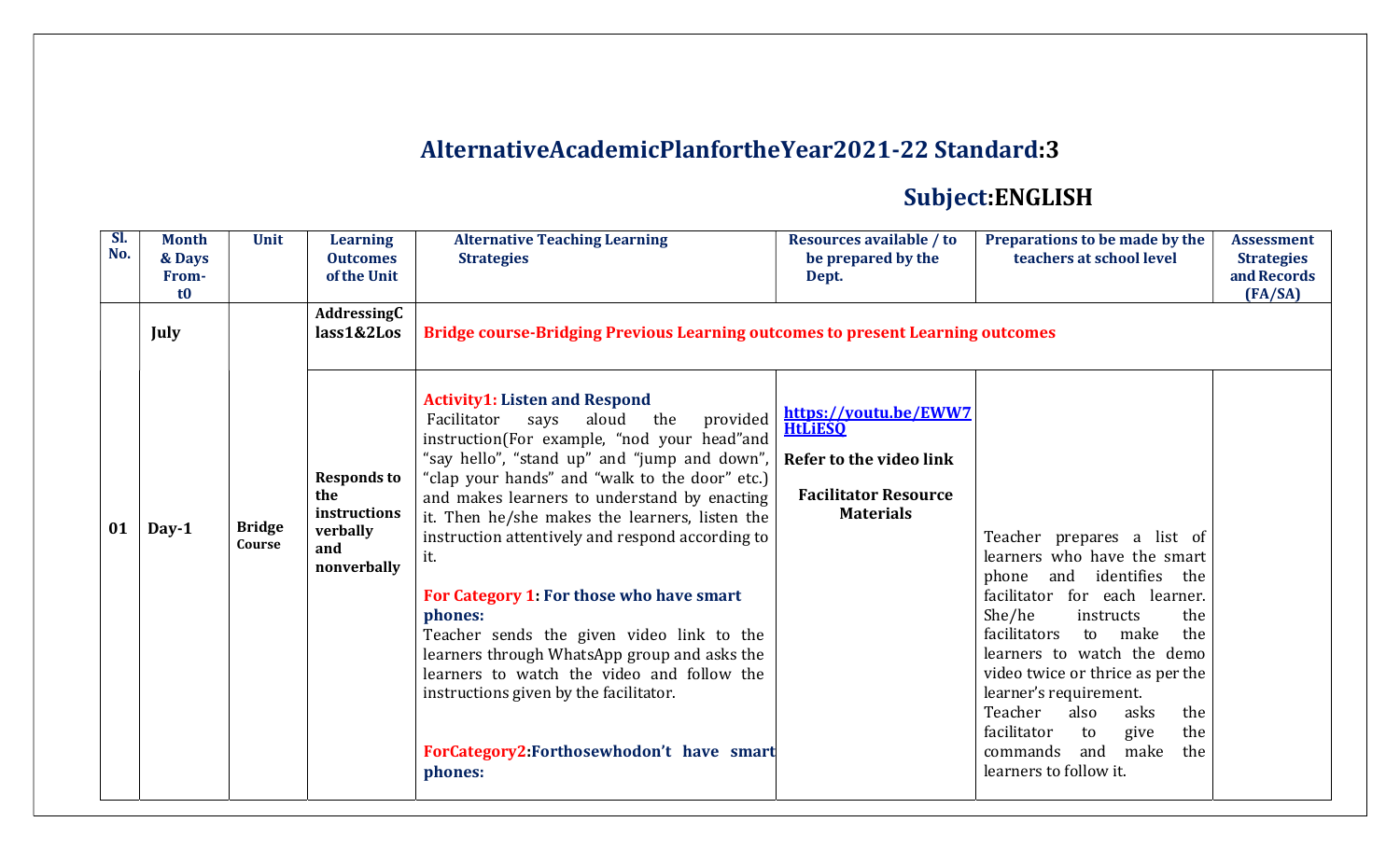|       | <b>Bridge</b><br>Course | Teacher asks the facilitators to demo the<br>instructions given in facilitator resource<br>material to the learners. And make the learners<br>to follow.<br>Note: To make this activity interesting teachers<br>asks the facilitators to play the "Simon Says"<br>Game with the learners.                                                                                                                                                                                                                                                                                                                                                                                                                                                                                                                   |                    | Teacher holds meeting for<br>facilitators and handovers an<br>instructions sheet to each<br>facilitator and explains how to<br>give the demo of the<br>instructions to the learners.<br>And<br>also<br>the<br>instructs<br>facilitators<br>the<br>to give<br>instructions to the learners<br>and make the learners to<br>follow it. |  |
|-------|-------------------------|-------------------------------------------------------------------------------------------------------------------------------------------------------------------------------------------------------------------------------------------------------------------------------------------------------------------------------------------------------------------------------------------------------------------------------------------------------------------------------------------------------------------------------------------------------------------------------------------------------------------------------------------------------------------------------------------------------------------------------------------------------------------------------------------------------------|--------------------|-------------------------------------------------------------------------------------------------------------------------------------------------------------------------------------------------------------------------------------------------------------------------------------------------------------------------------------|--|
| Day-2 |                         | <b>Activity2: Let's prepare Lemon Juice</b><br>Facilitator provides the worksheet to the<br>learners, and asks them to observe the visual<br>clues, say aloud the ingredients and practice the<br>action words used to prepare lemon juice such<br>as squeeze, cut, strain etc.<br>Then she/he calls out the instructions (given in<br>the worksheet) one by one and asks the learners<br>to follow.<br>Worksheet: It introduces a few materials that<br>are used in preparing lemon juice, a few action<br>words and a set of instructions to prepare<br>lemon juice.<br><b>ForCategory1:Forthosewho havesmartphone:</b><br>Teacher sends self-explanatory instructions and<br>work sheet through WhatsApp group and asks<br>the learners to the perform instructions with the<br>help of the facilitator. | <b>Worksheet-1</b> | Teacher prepares a list of<br>learners who have the smart<br>phone and identifies facilitator<br>for each learner. She/he<br>instructs the facilitators to<br>make the learners to perform<br>the activities as per the<br>instructions.                                                                                            |  |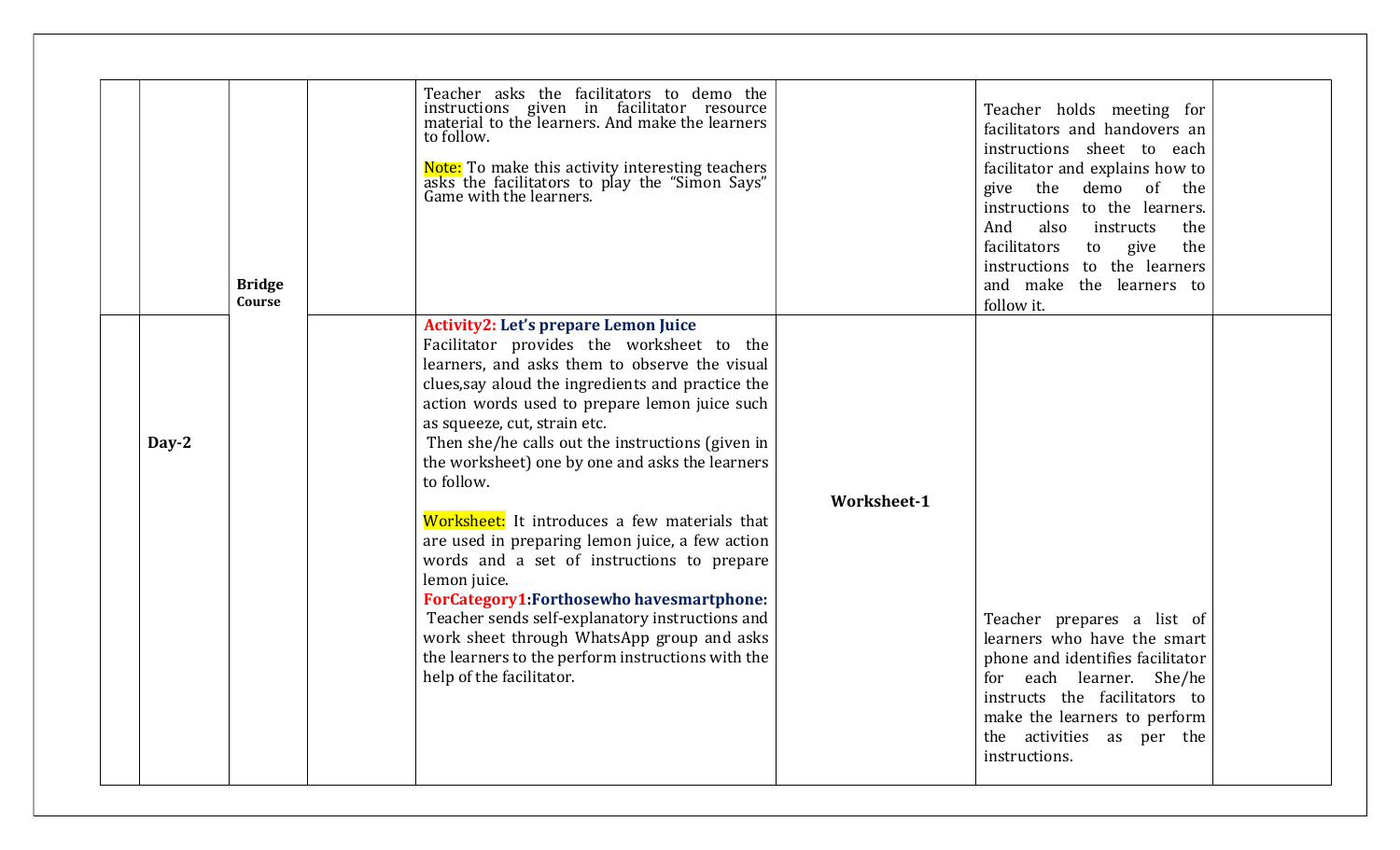|    |       | <b>Bridge</b><br>Course        |                                                                 | ForCategory2:Forthosewho don't<br>havesmartphones:<br>Teacher distributes worksheet to the<br>facilitators to conduct the<br>activity as per the instructions.                                                                                                                                                                                                                                                                                                                                                                                                                                                                                                                                                                                                                                                                                                                                                                                                |                                                                                                                                           | Teacher holds a meeting for<br>facilitator and handovers a<br>work sheet to each facilitator<br>and explains how to carry out<br>the instructions.                                                        |  |
|----|-------|--------------------------------|-----------------------------------------------------------------|---------------------------------------------------------------------------------------------------------------------------------------------------------------------------------------------------------------------------------------------------------------------------------------------------------------------------------------------------------------------------------------------------------------------------------------------------------------------------------------------------------------------------------------------------------------------------------------------------------------------------------------------------------------------------------------------------------------------------------------------------------------------------------------------------------------------------------------------------------------------------------------------------------------------------------------------------------------|-------------------------------------------------------------------------------------------------------------------------------------------|-----------------------------------------------------------------------------------------------------------------------------------------------------------------------------------------------------------|--|
|    | Day 3 |                                |                                                                 | Activity 3: Let's make a pencil cap<br>Learners prepare a paper cap with help of<br>instructions givenby the facilitators.<br>For both Category1 & Category 2:<br>Teacher informs the facilitators to instruct the<br>learners to prepare a pencil cap with the help<br>of instructions given in the Textbook (Pg. No 118)                                                                                                                                                                                                                                                                                                                                                                                                                                                                                                                                                                                                                                    | <b>Textbook</b>                                                                                                                           | Teacher holds a virtual or<br>physical meeting and guides<br>the facilitators how to give<br>instructions to the learners to<br>prepare a pencil capwith<br>help of textbook support given<br>$in$ Pg.118 |  |
| 02 | Day 4 | <b>Bridge</b><br><b>Course</b> | <b>Recites</b><br>rhymes<br>with<br>proper<br>pronuncia<br>tion | <b>Activity1:Let'sRecite</b><br>Facilitator makes learnersrecite the poem<br>"Smile" given in the text book Class-II Marigold.<br>The Facilitator:<br>Makes learners open the textbook to the<br>page No.39 and asks them to observe the<br>pictures given it.<br>Elicits the words related to the pictures<br>$\bullet$<br>such as smiling, funny face, boy with<br><i>teddy, etc</i><br>Introduces the key words(wrinkles, secret,<br>$\bullet$<br>hiding place) used in the poem and make<br>the learners say it aloud.<br>Plays video/sings the poem with correct<br>$\bullet$<br>pronunciation and intonation.<br>Make learners repeat the poem after<br>him/her until they become familiar with it.<br><b>Category1:Forthosewhohave smartphones:</b><br>Teacher sends the provided video link to what's<br>app group and asks the facilitators to make the<br>learners to watchand recite the poem with<br>proper pronunciation, pause, and intonation. | <b>Refer to the Video link</b><br>https://youtu.be/nnlr35<br>p3aBU<br><b>Facilitators' Resource</b><br><b>Material</b><br><b>Textbook</b> | Teacher prepares a list of<br>learners who have the smart                                                                                                                                                 |  |
|    |       |                                |                                                                 | Category2:Forthosewhodon't<br>have                                                                                                                                                                                                                                                                                                                                                                                                                                                                                                                                                                                                                                                                                                                                                                                                                                                                                                                            |                                                                                                                                           | phone and identifies facilitator                                                                                                                                                                          |  |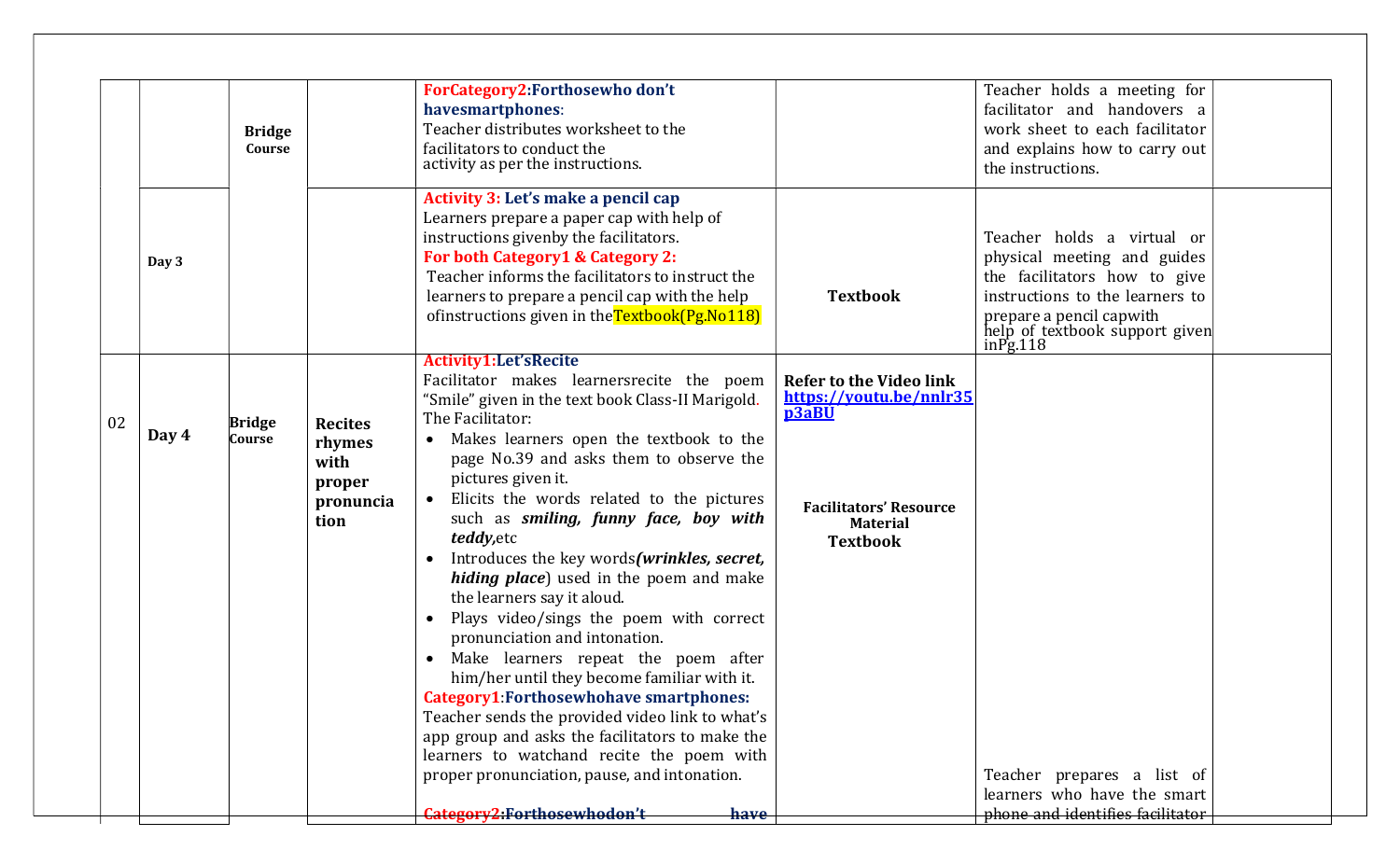|                                  | smartphones:<br>Teacher asks the facilitator to make the learner<br>recite thepoem, Smile given in the Textbook Pg<br>No. 39. withcorrect pronunciation, pause, and<br>intonation.                                                                                                                                                                                                                                                                                                                                                                                                                                                                                                                                                                                             | learner. She/he<br>each<br>for<br>instructs the facilitator to<br>make the learners to watch the<br>video and twice or thrice as<br>per the requirement.<br>Teacher holds a meeting for<br>the facilitators and makes<br>them to recites the rhyme with<br>proper pronunciation, pause,<br>stress and intonation. And asks<br>them to make the learner to<br>recite the rhyme after them. |
|----------------------------------|--------------------------------------------------------------------------------------------------------------------------------------------------------------------------------------------------------------------------------------------------------------------------------------------------------------------------------------------------------------------------------------------------------------------------------------------------------------------------------------------------------------------------------------------------------------------------------------------------------------------------------------------------------------------------------------------------------------------------------------------------------------------------------|-------------------------------------------------------------------------------------------------------------------------------------------------------------------------------------------------------------------------------------------------------------------------------------------------------------------------------------------------------------------------------------------|
| Day 5<br><b>Bridge</b><br>Course | <b>Activity2:Let's Practice:</b><br>Facilitator makes the learners practice poems<br><b>Textbook</b><br>from thetextbook.<br>Facilitator follows following steps<br>Choose the poem of learners'<br>interest.<br>Makes learners open the textbook to the<br>poem of their interest<br>Elicits the words related to the pictures<br>$\bullet$<br>Introduces the key words used in the poem<br>and makes the learners say it aloud.<br>Sings the poem with proper pronunciation<br>and intonation.<br>Make the learners to repeat after him/her<br>until learner become familiar to it.<br>For both Category1 & Category 2:<br>Teacher informs the facilitators to make the<br>learner practice any rhyme or poem of their<br>interestfromthetextbook(PgNo.<br>/20/54/72/90etc.) | Teacher holds a virtual or<br>physical meeting and asks<br>the facilitators to help and<br>encourage the learners to<br>recite any rhyme or poem<br>from the textbook with the<br>help of the steps given in the<br>facilitators' resource material                                                                                                                                       |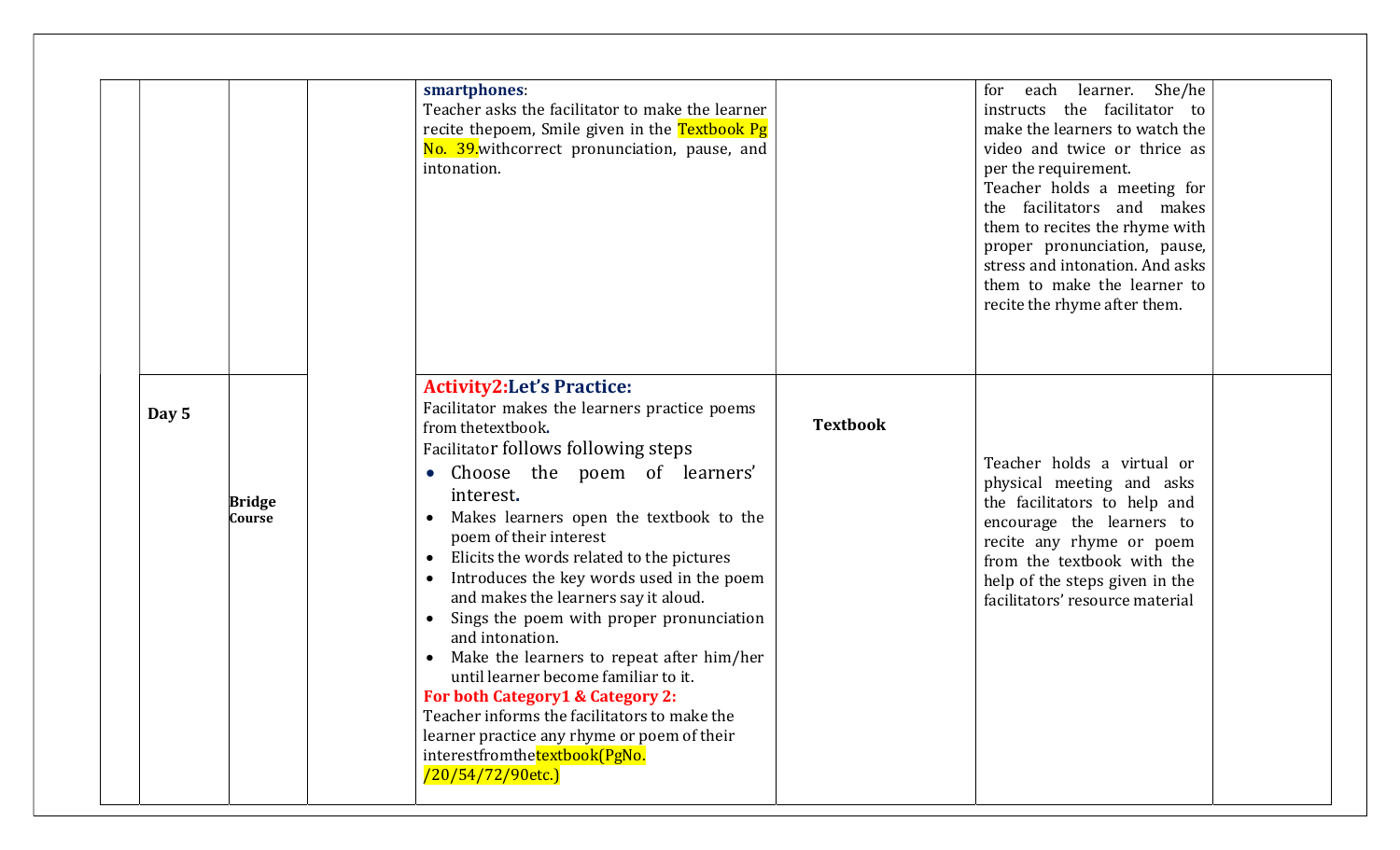| Day 6 | <b>Activity 3: Recording poem/rhyme</b><br>Facilitator makes the learners to recite the<br>poem confidently by repeating it for many <b>Mobile</b><br>times. Helps the learners if required by reciting<br>the poem aloud and record it. | Teacher holds a virtual or<br>physical meeting and asks the<br>facilitators make the learner to<br>recite the any poem/rhymes of<br>their interest and record it.                       |  |
|-------|------------------------------------------------------------------------------------------------------------------------------------------------------------------------------------------------------------------------------------------|-----------------------------------------------------------------------------------------------------------------------------------------------------------------------------------------|--|
|       | <b>Category1:Forthosewhohave smartphones:</b><br>Teacher asks the facilitator to record the rhyme<br>or poem sungby the learner and sends it through<br>what.                                                                            | Teacher holds a meeting for<br>the facilitators and asks them<br>to makes the learners to recite<br>the poem with proper<br>pronunciation and intonation<br>individually and compliment |  |
|       | Category2:Forthosewhohaven't<br>smartphones:<br>Teacher asks the facilitator to<br>make the learner to sing or recite the rhyme                                                                                                          | them.                                                                                                                                                                                   |  |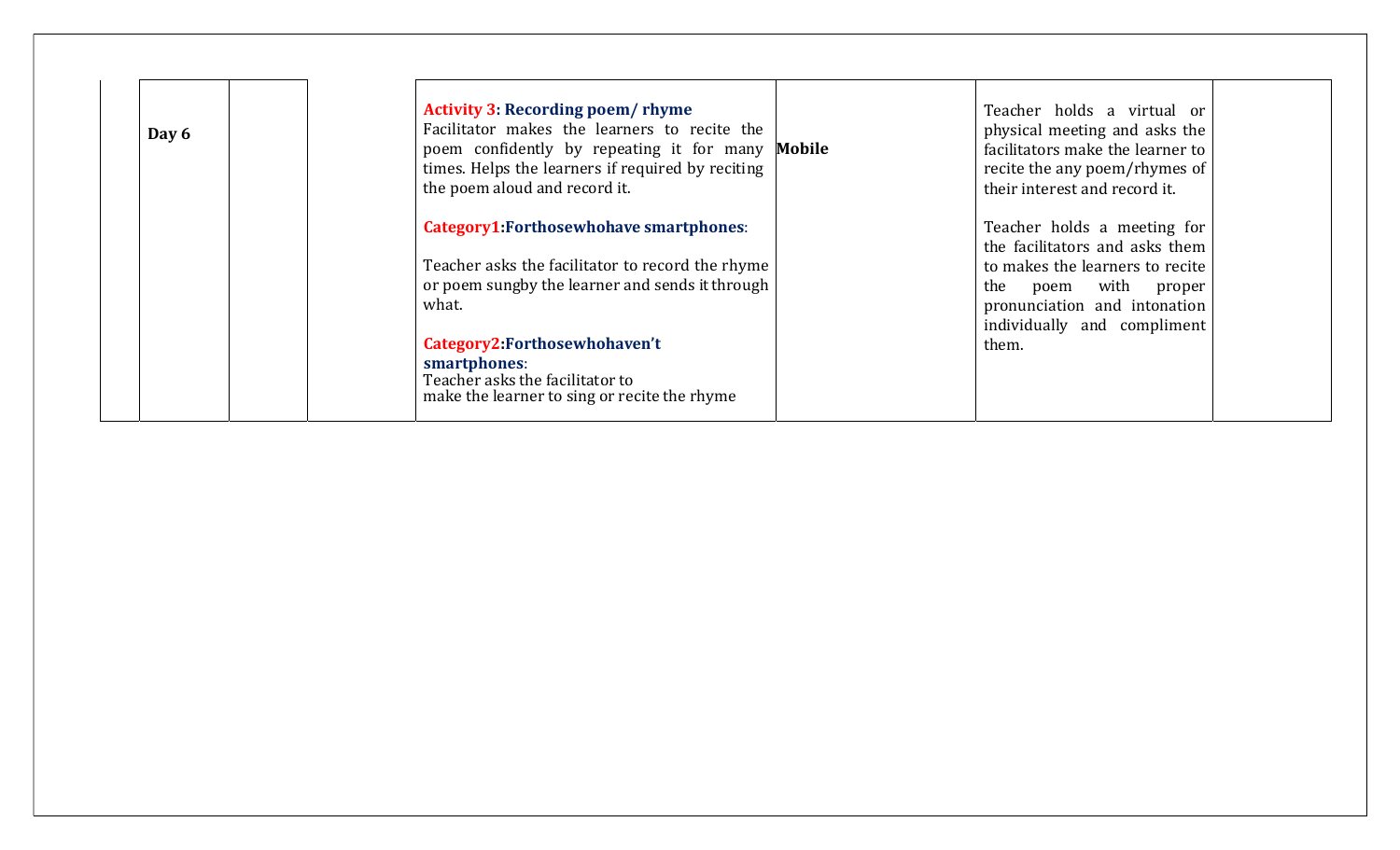| 03 | Day 7 | <b>Names</b><br>familiar<br>objects seen<br>in<br>surrounding<br>s/pictures | Activity 1: Let's talk about the objects.<br>Learners name the object with help of given<br>clues by the facilitator.<br>For both Category 1 & Category 2:<br>Teacher asks the facilitators to use the<br>clues to describe any common objects<br>that children are familiar with by telling<br>them the functions of the objects and elicit the<br>names of those objects that they have seen in<br>their surroundings (For e.g.: objects seen in<br>school, class, home, shops, hospital, bus stand<br>etc) in English or mother tongue. Then he/she<br>talk about the object, repeat and model the<br>name of the object.<br>[Facilitator resource material provides a set of<br>clues to brainstorm with the learners such as<br>function/size/color/texture of the object] | Refer to the facilitator<br>resource materials | Teacher holds a virtual or<br>physical meeting and asks the<br>facilitators to involve the<br>learners in the discussion and<br>elicit objects that the learners<br>had seen in their surroundings<br>by giving the clues of the<br>objects' uses or function/size<br>colour etc.                                                      |  |
|----|-------|-----------------------------------------------------------------------------|---------------------------------------------------------------------------------------------------------------------------------------------------------------------------------------------------------------------------------------------------------------------------------------------------------------------------------------------------------------------------------------------------------------------------------------------------------------------------------------------------------------------------------------------------------------------------------------------------------------------------------------------------------------------------------------------------------------------------------------------------------------------------------|------------------------------------------------|----------------------------------------------------------------------------------------------------------------------------------------------------------------------------------------------------------------------------------------------------------------------------------------------------------------------------------------|--|
|    | Day 8 |                                                                             | <b>Activity 2: Labels &amp; Names:</b><br>Facilitator makes the learners list out the<br>objects in their surroundings that are labelled.<br>For both Category1 & Category 2:<br>Category1<br>Teacher provides few asks the facilitators to label<br>the things seen in the house for e.g.: label the<br>door with chit<br>door<br>And asks the learner to list out the things that<br>are labeled and read it aloud.                                                                                                                                                                                                                                                                                                                                                           | Labels                                         | Teacher holds a virtual or<br>physical meeting and asks the<br>facilitators to label the things<br>house and instructs them to<br>give a time bound of 15 or 20<br>minutes to the learners to list<br>out the things labeled and read<br>it aloud.<br>Note: Teacher needs to supply<br>few flash cards or chits to label<br>the things |  |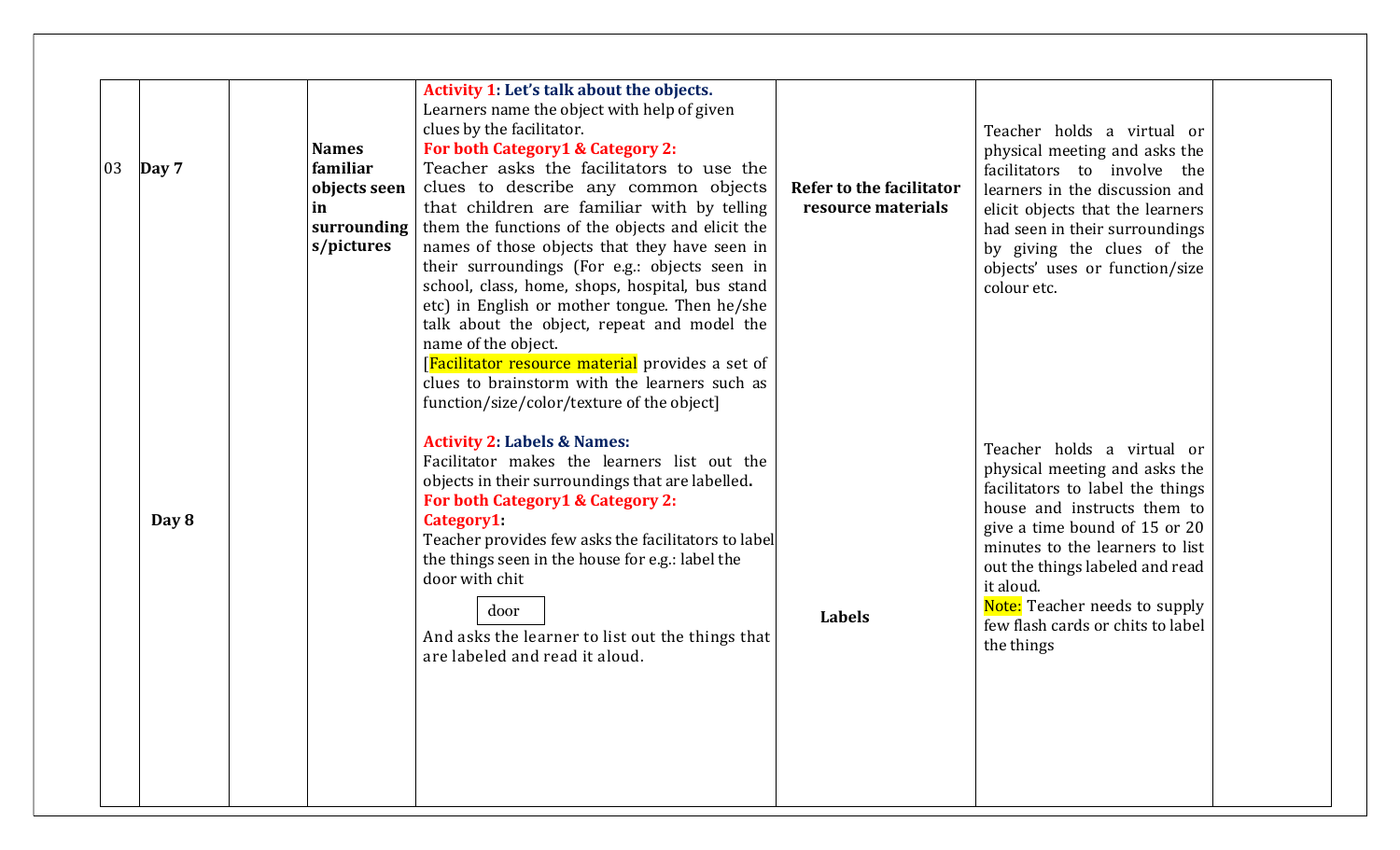|    | Day 9  | <b>Bridge</b><br>Course |                                                                                                                                                                                                                                                                   | Activity3: Naming the pictures seen in the<br>textbook.<br>Facilitator asks the learners to observe the<br>pictures given in the textbook page by<br>page.<br>And encourage the learners to name the<br>pictures given in the textbook.<br>He/she helps thelearnersifrequired.<br>For both Category1 & Category 2:<br>Teacher informs the facilitators to make the<br>learner open the textbook page by page and<br>name things seen in the pictures and help the<br>learners if required.                                                                                                                                                                                                                    | <b>Textbook</b>                                                                                                | Teacher holds a virtual or<br>physical meeting and asks the<br>facilitators<br>to<br>help and<br>encourage the learners to<br>name the things seen in the<br>pictures of the textbook. |
|----|--------|-------------------------|-------------------------------------------------------------------------------------------------------------------------------------------------------------------------------------------------------------------------------------------------------------------|---------------------------------------------------------------------------------------------------------------------------------------------------------------------------------------------------------------------------------------------------------------------------------------------------------------------------------------------------------------------------------------------------------------------------------------------------------------------------------------------------------------------------------------------------------------------------------------------------------------------------------------------------------------------------------------------------------------|----------------------------------------------------------------------------------------------------------------|----------------------------------------------------------------------------------------------------------------------------------------------------------------------------------------|
| 04 | Day 10 |                         | <b>Recognizes</b><br>the sounds in<br>the given<br><b>Words and</b><br>add few more<br>words.<br>For<br>example, cat-<br>bat: the child<br>has to<br>identify the<br>letters and its<br>sounds<br>and he/she<br>has to add a<br>few more<br>word,<br>mat/fat/ pat | Activity1:Let'sRecite<br>Facilitator makes the learners recite" phonics<br>song with two words" given in the link.<br>Facilitatorasks thelearners<br>• to say the sounds of alphabet and help if<br>required.<br>to name the words beginning with sounds<br>of the alphabet such as 'a' for ant, 'b' for<br>ball, 'c' for cat etc<br>tolistento thesongcarefully-two or three<br>times.<br>to sing along with the song for three to four<br>times<br>• to sing individually.<br>Facilitator repeats the steps if required<br><b>Category1:Forthosewhohave smartphones:</b><br>Teacher sends the provided video link through<br>what's app group and asks the learners to<br>watch, listen and recite the song | <b>Video link</b><br>https://youtu.be/hq3yfQ<br>nllfQ<br><b>Refer to the facilitator</b><br>resource materials | Teacher prepares a list of<br>learners who have the smart<br>phone and identifies facilitator<br>for each learner. She/he<br>instructs the facilitator to                              |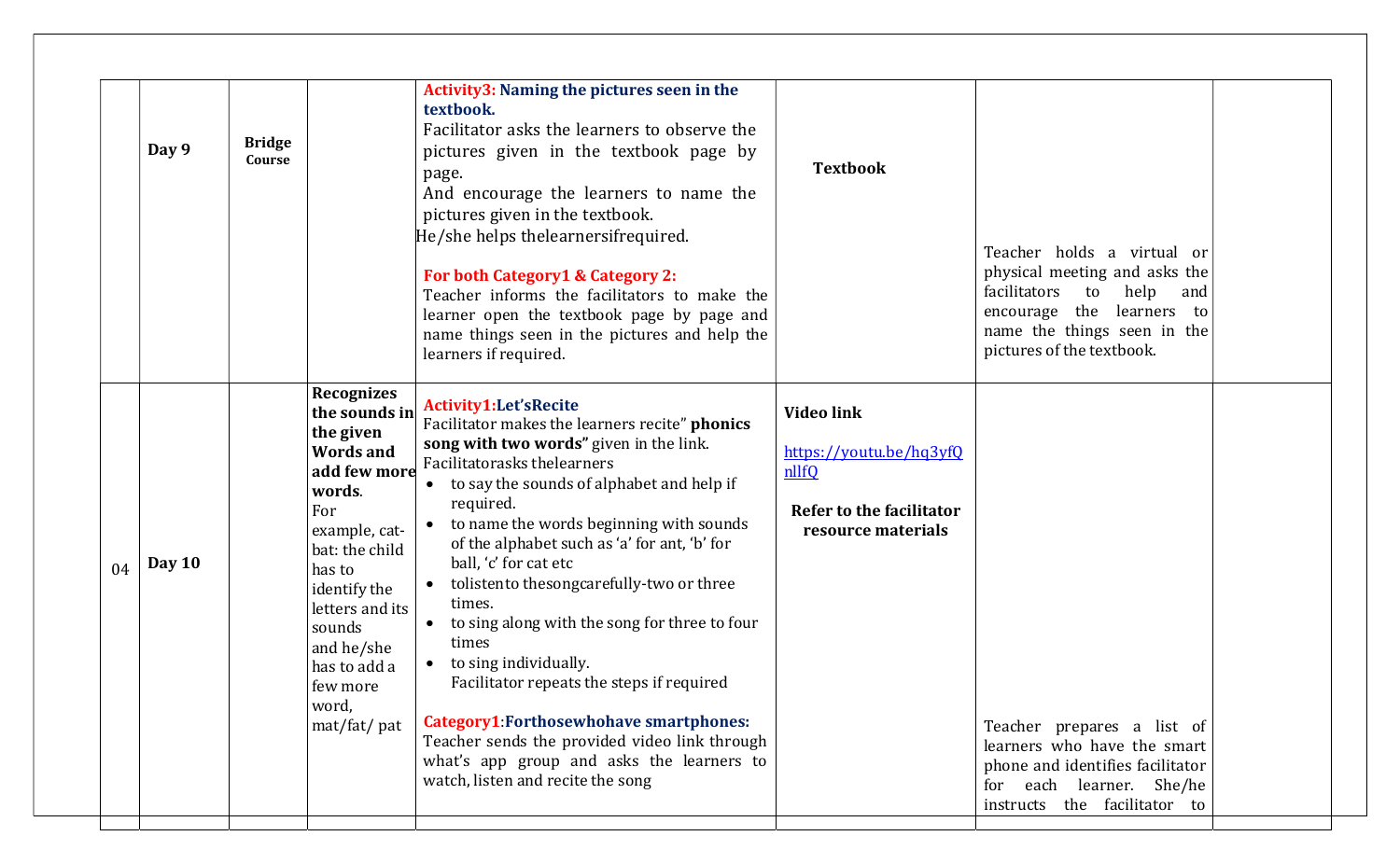|        |                         |                                                                                                                                                                                                                                                                                                                                                                                                                                                                                                                                                       |                    | follow the steps provided in<br>facilitator<br>the<br>resource<br>material and make the learners<br>to watch the video and twice<br>thrice as per<br>the<br><sub>or</sub><br>requirement and make them<br>recite the song.                                                                                    |  |
|--------|-------------------------|-------------------------------------------------------------------------------------------------------------------------------------------------------------------------------------------------------------------------------------------------------------------------------------------------------------------------------------------------------------------------------------------------------------------------------------------------------------------------------------------------------------------------------------------------------|--------------------|---------------------------------------------------------------------------------------------------------------------------------------------------------------------------------------------------------------------------------------------------------------------------------------------------------------|--|
|        |                         | Category2: Forthosewho don't have<br>smartphones:<br>Teacher asks the facilitator to make the<br>learner to recite the phonic song given in the<br>facilitator resource material.                                                                                                                                                                                                                                                                                                                                                                     |                    | Teacher holds a meeting with<br>the facilitators and makes<br>them recite the phonic song<br>with proper pronunciation,<br>pause, stress and intonation,<br>and asks them to follow the<br>steps provided in<br>the<br>facilitator resource material<br>to make the learner to recite<br>the song after them. |  |
| Day 11 | <b>Bridge</b><br>Course | <b>Activity2: Sound Out Words</b><br>Making three letter words with -an, -am, -ap, -<br>ad<br>Facilitator makes the learners to learn say the<br>sounds of the letter in the order in which they<br>appear and then blend those sounds to form a<br>recognizable word.<br>For both Category1 & Category 2:<br>Teacher informs the facilitators to make the<br>learner read the words by recognizing its<br>letters'<br>sounds<br>with help of the<br>worksheetprovided.<br>Worksheet: It contains three letter words with<br>an, -am, -ap, -ad family | <b>Worksheet-2</b> | Teacher holds a virtual or<br>physical meeting and gives<br>astepby step demo for Reading<br>Blending Procedure for One-<br>Syllable Words with letter tiles.<br>And also asks the facilitators to<br>help and encourage learners to<br>recognize the sounds in a given<br>word.                              |  |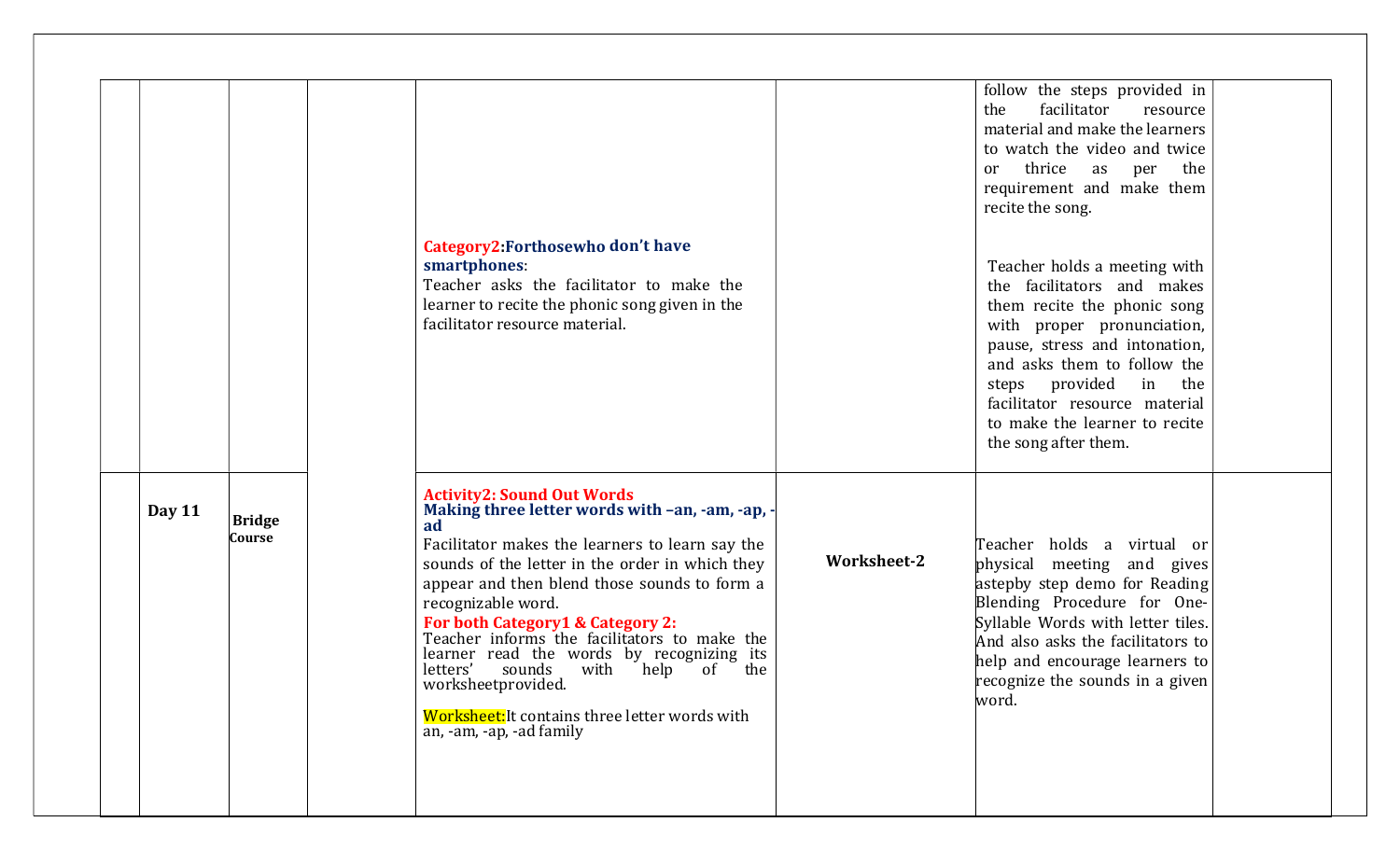| Day 12 |                         | <b>Activity3: Sound Out Words</b><br>Making three letter words with -en, -et, -eg, -<br>ed<br>Facilitator makes the learners learn to say the<br>sounds of the letters in the order in which they<br>appear and then blend those sound to form a<br>recognizable word.<br>For both Category1 & Category 2:<br>Teacher informs the facilitators to make the<br>learner to read the words by recognizing its<br>letters'<br>sounds<br>$\epsilon$ the<br>with<br>help<br>of<br>worksheetprovided.<br>Worksheet: It contains three letter words with<br>en, -et, -eg -ed family | Worksheet-3 | Teacher holds a virtual or<br>physical meeting and gives a<br>step by step demo for Reading<br>Blending Procedure for One-<br>Syllable Words with letter tiles<br>and also asks facilitators to<br>help and encourage learners to<br>recognize the sounds in a given<br>word.                |
|--------|-------------------------|-----------------------------------------------------------------------------------------------------------------------------------------------------------------------------------------------------------------------------------------------------------------------------------------------------------------------------------------------------------------------------------------------------------------------------------------------------------------------------------------------------------------------------------------------------------------------------|-------------|----------------------------------------------------------------------------------------------------------------------------------------------------------------------------------------------------------------------------------------------------------------------------------------------|
| Day 13 | <b>Bridge</b><br>Course | <b>Activity4: Sound Out Words</b><br>Making three letter words with -ip, -it, -in, -im<br>Facilitator makes the learners learn to say the<br>sounds of the letter in the order in which they<br>appear and then blend those sounds to form a<br>recognizable word.<br>For both Category1 & Category 2:<br>Teacher informs the facilitators to make the<br>learner to read the words by recognizing its<br>letters'<br>sounds<br>with<br>of the<br>help<br>worksheetprovided.<br>Worksheet: It contains three letter words with -<br>ip, -it, -in -im family                 | Worksheet-4 | Teacher holds a virtual or<br>physical meeting and gives a<br>step by step demo for Reading<br>Blending Procedure for One-<br>Syllable Words with letter tiles.<br>And also asks the facilitators to<br>help and encourage<br>the<br>learners to recognize<br>the<br>sounds in a given word. |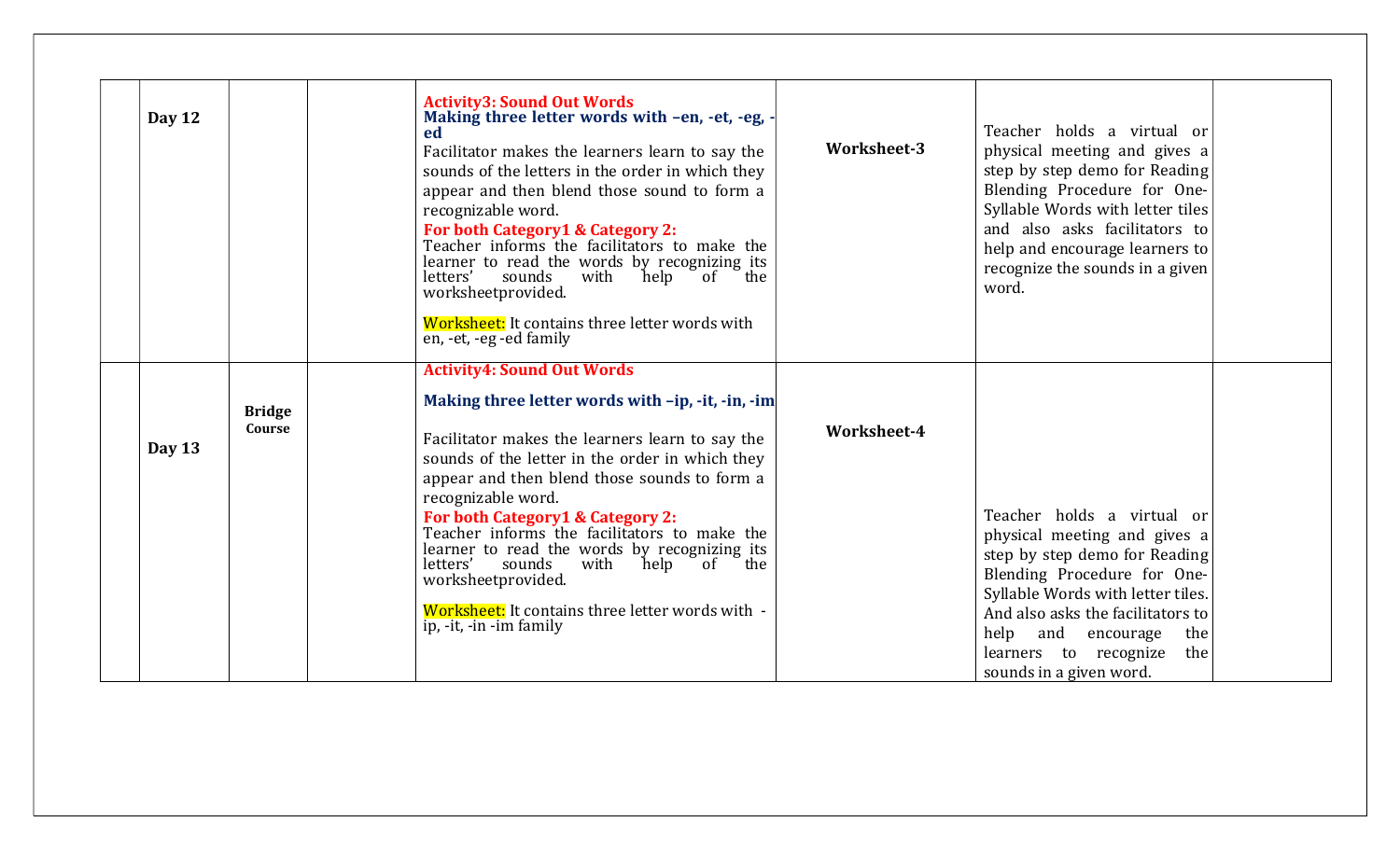| Day $14$                          | <b>Activity5: Sound Out Words</b><br>Making three letter words with -ot, -op, -on, -<br>og<br>Facilitator makes the learners learn to say the<br>sounds of the letter in the order in which they<br>appear and then blend those sounds to be a<br>recognizable word.<br>For both Category1 & Category 2:<br>Teacher informs the facilitators to make the<br>learner read the words by recognizing its<br>letters' sounds with help of provided worksheet.<br>Worksheet: It contains three letter words with -<br>ot, -op, -on, -og family | Worksheet-5 | Teacher holds a virtual or<br>physical meeting and gives a<br>step by step demo for Reading<br>Blending Procedure for One-<br>Syllable Words with letter tiles<br>and also asks the facilitators to<br>help and encourage<br>the<br>learners to recognize<br>the<br>sounds in a given word.  |
|-----------------------------------|-------------------------------------------------------------------------------------------------------------------------------------------------------------------------------------------------------------------------------------------------------------------------------------------------------------------------------------------------------------------------------------------------------------------------------------------------------------------------------------------------------------------------------------------|-------------|----------------------------------------------------------------------------------------------------------------------------------------------------------------------------------------------------------------------------------------------------------------------------------------------|
| <b>Bridge</b><br>Course<br>Day 15 | <b>Activity5: Sound Out Words</b><br>Making three letter words with -un, -um, -ud,<br>-ub<br>Facilitator makes the learnersto learn to say the<br>sounds of the letter in the order in which they<br>appear and then blend those sound to be a<br>recognizable word.<br>For both Category1 & Category 2:<br>Teacher informs the facilitators to make the<br>learner read the words by recognizing its<br>letters' sounds with help of provided worksheet.<br>Worksheet: It contains three letter words with-<br>un, -um, -ud, -ub family  | Worksheet-6 | Teacher holds a virtual or<br>physical meeting and gives a<br>step by step demo for Reading<br>Blending Procedure for One-<br>Syllable Words with letter tiles.<br>And also asks the facilitators to<br>help and encourage<br>the<br>the<br>learners to recognize<br>sounds in a given word. |